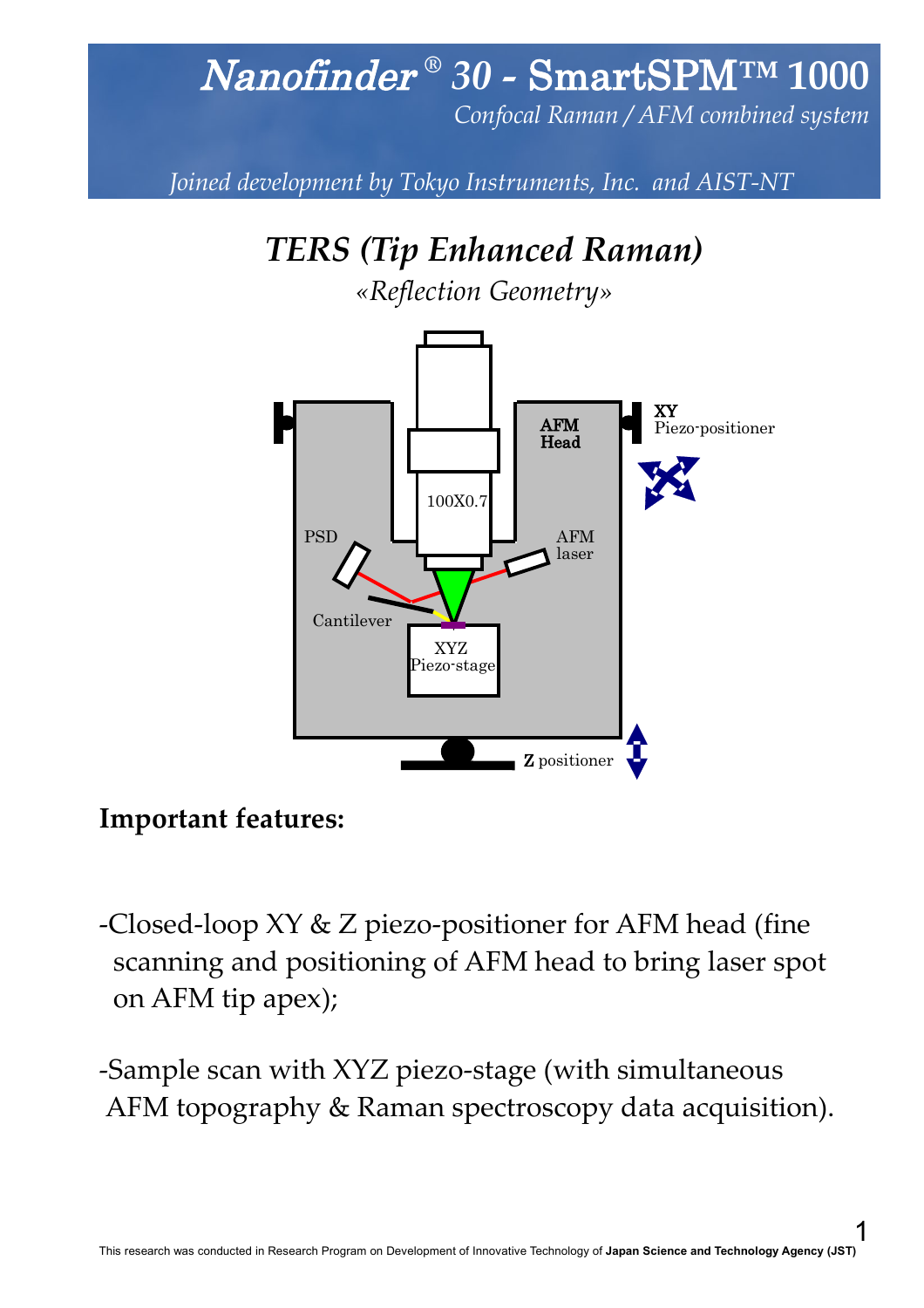## Nanofinder *® 30 -* SmartSPM*™* **1000**

*Confocal Raman / AFM combined system*

*Joined development by Tokyo Instruments, Inc. and AIST-NT* 

### *TERS (Tip Enhanced Raman) «Reflection Geometry»*



This research was conducted in Research Program on Development of Innovative Technology of **Japan Science and Technology Agency (JST)**